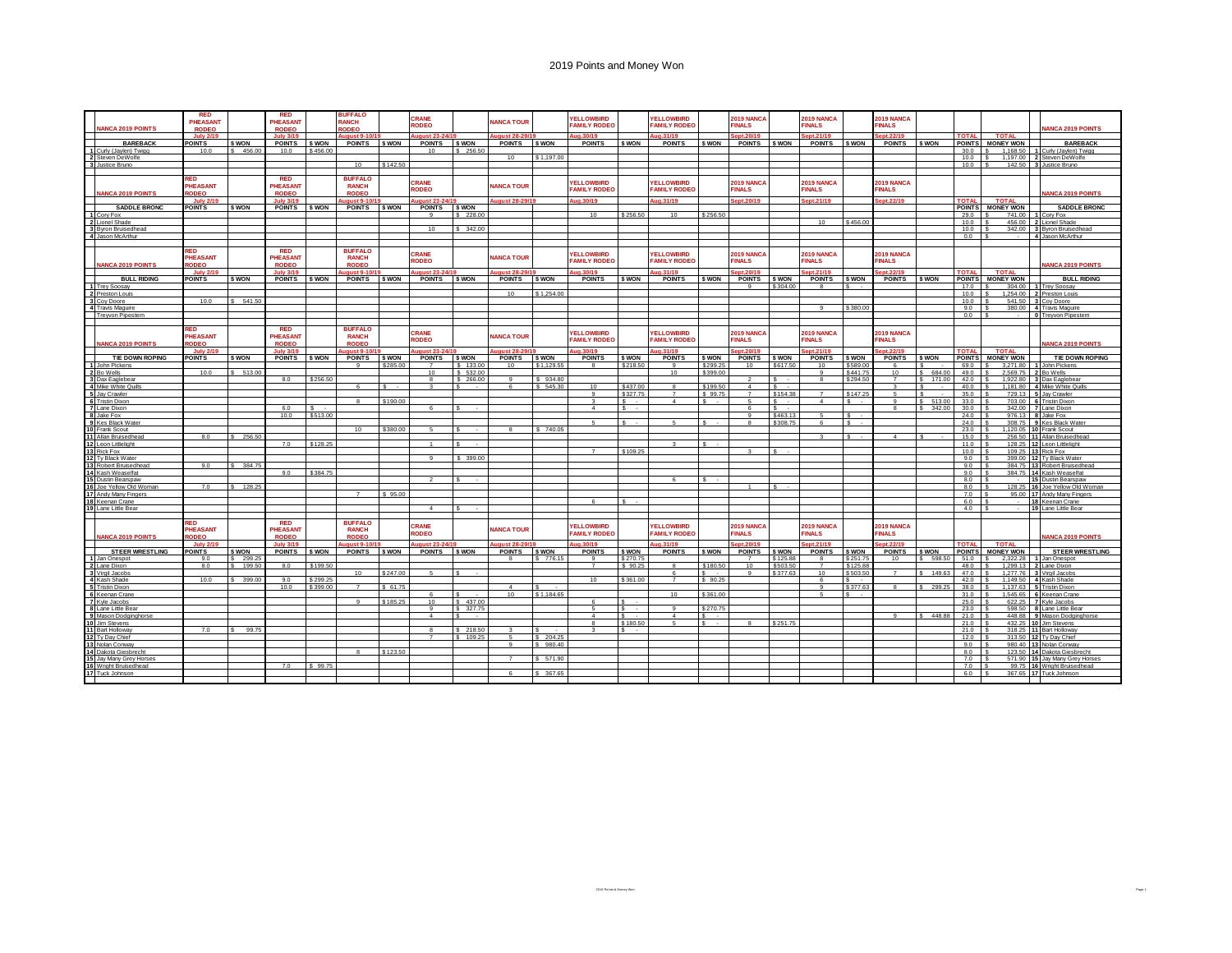| <b>ANCA 2019 POINTS</b>                                                                                                                                                                                                                                                                                                                                                                                                                                | RED<br><b>PHEASANT</b><br>ODEO:               |              | <b>RED</b><br>PHEASANT<br><b>RODEO</b> |              | <b>BUFFALO</b><br><b>RANCH</b><br><b>RODEO</b> |                    | CRANE<br>RODEO |              | <b>NANCA TOUR</b>       |            | <b>YELLOWBIRD</b><br><b>FAMILY RODEO</b> |                               | <b>FLLOWBIRD</b><br><b>FAMILY RODEC</b>  |                      | 2019 NANCA<br><b>FINALS</b>    |              | 2019 NANCA<br><b>FINALS</b>        |                                 | 2019 NANCA<br><b>FINALS</b>        |              |                |                      |   | <b>ANCA 2019 POINTS</b>                                |
|--------------------------------------------------------------------------------------------------------------------------------------------------------------------------------------------------------------------------------------------------------------------------------------------------------------------------------------------------------------------------------------------------------------------------------------------------------|-----------------------------------------------|--------------|----------------------------------------|--------------|------------------------------------------------|--------------------|----------------|--------------|-------------------------|------------|------------------------------------------|-------------------------------|------------------------------------------|----------------------|--------------------------------|--------------|------------------------------------|---------------------------------|------------------------------------|--------------|----------------|----------------------|---|--------------------------------------------------------|
|                                                                                                                                                                                                                                                                                                                                                                                                                                                        | <b>July 2/19</b>                              |              | <b>July 3/19</b>                       |              | uaust 9-10/                                    |                    | aust 23-24/1   |              | uaust 28-29             |            | ua.30/19                                 |                               | Aug.31/19                                |                      | ont 20/11                      |              | ept.21/19                          |                                 | ot.22/19                           |              | <b>TOTAL</b>   | <b>TOTAL</b>         |   |                                                        |
| <b>TEAM ROPING HEADER</b>                                                                                                                                                                                                                                                                                                                                                                                                                              | <b>POINTS</b>                                 | <b>S WON</b> | <b>POINTS</b>                          | <b>S WON</b> | <b>POINTS</b>                                  | \$ WON             | <b>POINTS</b>  | \$ WON       | <b>POINTS</b><br>$\sim$ | \$ WON     | <b>POINTS</b>                            | \$ WON                        | <b>POINTS</b><br>$\Omega$                | \$ WON               | <b>POINTS</b><br>$\rightarrow$ | \$ WON       | <b>POINTS</b><br>$^{\circ}$        | \$ WON                          | <b>POINTS</b>                      | \$ WON       | <b>POINTS</b>  | <b>MONEY WON</b>     |   | <b>TEAM ROPING HEADER</b>                              |
| 1 JR Kaquitts                                                                                                                                                                                                                                                                                                                                                                                                                                          |                                               |              |                                        |              | 10 <sup>10</sup>                               | \$779.00<br>÷      |                |              |                         | \$1,349.00 |                                          | \$226.58                      | $\overline{z}$                           | \$116,38<br>\$325.85 |                                | \$154.38     |                                    | $s -$<br>\$154.38               |                                    | \$5343       | 42.0<br>38.0   | $\sim$<br>2.625.34   |   | <b>JR Kaguitts</b>                                     |
| 2 Brent Dodginghorse<br>2 Brent Dodgingho<br>3 Dustin Bearspaw<br>4 Bryan Labelle<br>5 Dam Bird<br>6 Sam Bird<br>7 Troy Crawler<br>11 Jacket Loring<br>11 Brans Day Chief<br>11 Evans Day Chief<br>12 Ken Augare<br>13 Hoss Pepion<br>13 Hoss Pepion<br>13 Hoss Pepion<br>14 Aar                                                                                                                                                                       |                                               |              |                                        |              |                                                | \$584.25           | -6             | \$226.58     |                         | \$741.95   |                                          | $\mathbf{s}$                  |                                          |                      | $\mathbf{A}$                   | $\epsilon$   | $\overline{7}$<br>$\epsilon$       | l s                             | 10                                 | \$712.50     | 37.0           | 1.241.19<br>2.038.70 |   | Brent Dodginghorse<br>Dustin Bearspay                  |
|                                                                                                                                                                                                                                                                                                                                                                                                                                                        | 8.0                                           | \$ 237.50    |                                        |              |                                                |                    |                | \$604.20     |                         | \$ 134.90  |                                          |                               | -6                                       | \$209.48             |                                |              | 10                                 | \$617.50                        |                                    |              | 36.0           | 1,803.58             |   | <b>Bryan Labelle</b>                                   |
|                                                                                                                                                                                                                                                                                                                                                                                                                                                        |                                               |              | 17.0                                   | \$617.50     |                                                |                    |                |              | $\overline{ }$          | \$944.30   | $\Omega$                                 | \$604.20                      |                                          |                      |                                |              |                                    |                                 |                                    |              | 35.0           | 2.166.00             |   | Darcy Dixon                                            |
|                                                                                                                                                                                                                                                                                                                                                                                                                                                        |                                               |              |                                        |              |                                                |                    |                |              |                         |            | 14                                       | \$730.08                      |                                          |                      | 10 <sup>1</sup>                | \$617.50     | $\mathbf{R}$                       | \$308.75                        |                                    |              | 320            | 1.656.33             |   | 6 Sam Bird                                             |
|                                                                                                                                                                                                                                                                                                                                                                                                                                                        |                                               |              |                                        |              |                                                |                    |                | \$478.33     |                         |            |                                          | $\overline{\mathbf{S}}$ .     | $\Omega$                                 | \$558.60             |                                | $S -$        | $\overline{a}$                     | s<br>$\sim$                     |                                    |              | 29.0           | 1.036.93             |   | 7 Troy Crawler                                         |
|                                                                                                                                                                                                                                                                                                                                                                                                                                                        | 9.0                                           | \$ 356,25    |                                        |              |                                                | \$194.75           |                |              |                         |            |                                          |                               |                                          |                      |                                | \$463.13     | $\mathbf{R}$                       | s<br>$\overline{\phantom{a}}$   |                                    |              | 28.0           | 1.014.13             |   | 8 Javien McLear                                        |
|                                                                                                                                                                                                                                                                                                                                                                                                                                                        |                                               |              |                                        |              |                                                |                    |                |              |                         |            | $\overline{z}$                           | \$352.45                      |                                          | \$442.23             |                                | $\epsilon$   | 6                                  | l s                             |                                    |              | 26.0           | 794.68               |   | 9 Jace Loring                                          |
|                                                                                                                                                                                                                                                                                                                                                                                                                                                        |                                               |              |                                        |              |                                                | \$389.50           |                |              |                         | \$5396     |                                          |                               |                                          |                      |                                | \$308.75     |                                    |                                 |                                    |              | 21.0           | 1.237.85             |   | 10 Quaid Wolfe                                         |
|                                                                                                                                                                                                                                                                                                                                                                                                                                                        | 10.0                                          | \$ 475.00    |                                        |              |                                                |                    |                |              |                         |            |                                          | ¢<br>$\overline{\phantom{a}}$ |                                          |                      |                                |              | -9                                 | \$463.13                        |                                    |              | 20.0           | 938.13               |   | 11 Evans Day Chie                                      |
|                                                                                                                                                                                                                                                                                                                                                                                                                                                        |                                               |              |                                        |              |                                                |                    | 17             | \$1.082.53   |                         |            |                                          |                               |                                          |                      |                                |              |                                    |                                 |                                    |              | 17.0           |                      |   | 1,082.53 12 Ken Augare                                 |
|                                                                                                                                                                                                                                                                                                                                                                                                                                                        |                                               |              |                                        |              |                                                | $\epsilon$         |                |              |                         | \$1.146.65 |                                          |                               |                                          |                      |                                |              |                                    |                                 |                                    |              | 15.0           |                      |   | 1.146.65 13 Hoss Pepion                                |
|                                                                                                                                                                                                                                                                                                                                                                                                                                                        |                                               |              |                                        |              |                                                |                    |                |              | 11                      | \$1,551,35 |                                          |                               |                                          |                      |                                |              |                                    | $\epsilon$                      |                                    |              | 14.0           |                      |   | 1,551.35 14 Aaron Henry                                |
|                                                                                                                                                                                                                                                                                                                                                                                                                                                        |                                               |              |                                        |              |                                                |                    |                |              |                         |            |                                          | \$478.33                      |                                          |                      |                                |              |                                    |                                 |                                    |              | 11.0           | 478.33               |   | 15 Dax Eagle Bea                                       |
| 19 District Delay<br>16 Carter Yellowbird<br>17 Tristin Dixon<br>18 Colten Lefthand<br>19 David Shade<br>20 Lonny Labelle<br>21 Mere Yellowbird<br>21 Tuttoile                                                                                                                                                                                                                                                                                         |                                               |              |                                        |              |                                                |                    |                |              |                         |            |                                          |                               | 10                                       | \$674.98             |                                |              |                                    |                                 |                                    |              | 10.0           |                      |   | 674.98 16 Carter Yellowbird                            |
|                                                                                                                                                                                                                                                                                                                                                                                                                                                        | 6.0                                           |              |                                        |              | $\overline{A}$                                 | $\bullet$          |                |              |                         |            |                                          |                               |                                          |                      |                                |              |                                    |                                 |                                    |              | 10.0           | $\sim$               |   | 17 Tristin Dixon                                       |
|                                                                                                                                                                                                                                                                                                                                                                                                                                                        |                                               |              | 9.0                                    | \$370.50     |                                                |                    |                |              |                         |            |                                          |                               |                                          |                      |                                |              |                                    |                                 |                                    |              | 9.0            |                      |   | 370.50 18 Colten Lefthan                               |
|                                                                                                                                                                                                                                                                                                                                                                                                                                                        |                                               |              | 8.0                                    | \$247.00     |                                                | $\hat{\mathbf{z}}$ |                |              |                         |            |                                          |                               |                                          |                      |                                |              |                                    |                                 |                                    |              | 9.0            | 247.00 19            |   | David Shade                                            |
|                                                                                                                                                                                                                                                                                                                                                                                                                                                        |                                               |              |                                        |              |                                                |                    |                | \$125.88     |                         |            |                                          |                               |                                          |                      |                                |              |                                    |                                 |                                    |              | 8.0            | 125.88               |   | onny Lahelle                                           |
|                                                                                                                                                                                                                                                                                                                                                                                                                                                        | 7.0                                           | \$119.00     |                                        |              |                                                |                    |                |              |                         |            |                                          |                               |                                          |                      |                                |              |                                    |                                 |                                    |              | 7.0            | 119.00               |   | 21 Merle Yellowbird                                    |
| Tv Vaile                                                                                                                                                                                                                                                                                                                                                                                                                                               |                                               |              |                                        |              |                                                |                    |                |              | $\mathbf{A}$            | \$ 337.25  |                                          |                               |                                          |                      |                                |              |                                    |                                 |                                    |              | 4.0            | 337.25               |   | 2 Tv Vaile                                             |
| Shane Manywounds                                                                                                                                                                                                                                                                                                                                                                                                                                       |                                               |              |                                        |              |                                                |                    | $\overline{4}$ | $\sim$       |                         |            |                                          |                               |                                          |                      |                                |              |                                    |                                 |                                    |              | 4.0            | $\sim$               |   | Shane Manywounds                                       |
| <b>Billy Potts</b>                                                                                                                                                                                                                                                                                                                                                                                                                                     |                                               |              |                                        |              |                                                |                    |                |              |                         |            |                                          |                               |                                          |                      |                                |              |                                    |                                 |                                    |              | 40             |                      |   | <b>Billy Potts</b>                                     |
| Jeremy Not Afraid                                                                                                                                                                                                                                                                                                                                                                                                                                      |                                               |              |                                        |              |                                                |                    |                |              |                         |            |                                          |                               |                                          |                      |                                |              |                                    |                                 |                                    |              | 1.0            | $\sim$               |   | Jeremy Not Afraid                                      |
|                                                                                                                                                                                                                                                                                                                                                                                                                                                        |                                               |              |                                        |              |                                                |                    |                |              |                         |            |                                          |                               |                                          |                      |                                |              |                                    |                                 |                                    |              |                |                      |   |                                                        |
| <b>IANCA 2019 POINTS</b>                                                                                                                                                                                                                                                                                                                                                                                                                               | <b>RED</b><br><b>PHEASANT</b><br><b>RODEO</b> |              | <b>RED</b><br>PHEASANT<br><b>RODEO</b> |              | <b>BUFFALO</b><br><b>RANCH</b><br><b>RODEO</b> |                    | CRANE<br>RODEO |              | <b>NANCA TOUR</b>       |            | <b>YELLOWBIRD</b><br><b>FAMILY RODEO</b> |                               | <b>YELLOWBIRD</b><br><b>FAMILY RODEC</b> |                      | 2019 NANCA<br><b>INALS</b>     |              | <b>2019 NANCA</b><br><b>FINALS</b> |                                 | <b>2019 NANCA</b><br><b>FINALS</b> |              |                |                      |   | <b>JANCA 2019 POINTS</b>                               |
|                                                                                                                                                                                                                                                                                                                                                                                                                                                        | <b>July 2/19</b>                              |              | <b>July 3/19</b>                       |              | aust 9-10/                                     |                    | aust 23-24/19  |              | gust 28-29              |            | ua.30/19                                 |                               | ua.31/19                                 |                      | ept.20/19                      |              | pt.21/19                           |                                 | pt.22/19                           |              | <b>TOTAI</b>   | <b>TOTAL</b>         |   |                                                        |
| <b>TEAM ROPING HEELER</b>                                                                                                                                                                                                                                                                                                                                                                                                                              | <b>POINTS</b>                                 |              |                                        |              |                                                |                    |                |              |                         | \$ WON     |                                          |                               |                                          | S WON                | <b>POINTS</b>                  | <b>S WON</b> | <b>POINTS</b>                      |                                 |                                    |              |                |                      |   | <b>TEAM ROPING HEELER</b>                              |
|                                                                                                                                                                                                                                                                                                                                                                                                                                                        |                                               | <b>S WON</b> | POINTS SWON                            |              | POINTS SWON                                    |                    | <b>POINTS</b>  | <b>S WON</b> | <b>POINTS</b>           |            | <b>POINTS</b>                            | <b>S WON</b>                  | <b>POINTS</b>                            |                      |                                |              |                                    | I S WON                         | <b>POINTS</b>                      | <b>S WON</b> | <b>POINTS</b>  | <b>MONEY WON</b>     |   |                                                        |
|                                                                                                                                                                                                                                                                                                                                                                                                                                                        | 8.0                                           | \$ 237.50    |                                        |              |                                                | \$389.50           |                |              | 14                      | \$1,888,60 | 14                                       | \$704.91                      |                                          | \$116.38             |                                | \$308.75     |                                    |                                 |                                    |              | 60.0           | 3.645.64             |   | Lane Wolfe                                             |
| 1 Lane Wolfe<br>2 Bailey Bearspaw                                                                                                                                                                                                                                                                                                                                                                                                                      |                                               |              | 90                                     | \$370.50     |                                                |                    | 11             | 604.20       |                         | \$ 134.90  |                                          |                               |                                          |                      | $\mathbf{A}$                   | $\sim$       | $\kappa$                           | $\epsilon$                      | $10^{-1}$                          | \$712.5      | 45.0           | 1.822.10             |   | ailey Bearspa                                          |
| 3 Garrett Benjamin                                                                                                                                                                                                                                                                                                                                                                                                                                     |                                               |              |                                        |              |                                                |                    |                |              | $\overline{7}$          | \$944.30   |                                          | \$604.2                       |                                          | \$442.23             |                                | $\sim$       | Б.                                 | l's<br>$\overline{\phantom{a}}$ |                                    |              | 36.0           | 1.990.73             |   | Garrett Beniamin                                       |
| Si Garrett Be<br>4 Ted Hoyt                                                                                                                                                                                                                                                                                                                                                                                                                            |                                               |              |                                        |              |                                                |                    | $\overline{z}$ | \$ 352.45    |                         |            | 10                                       | \$730.08                      |                                          |                      | 10 <sup>10</sup>               | \$617.50     | 8                                  | \$308.75                        |                                    |              | 350            | 2.008.78             |   | 4 Ted Hovt                                             |
| 5 Jake Crawler                                                                                                                                                                                                                                                                                                                                                                                                                                         |                                               |              |                                        |              |                                                |                    |                |              |                         | \$ 337.25  |                                          | $s -$                         | $\Omega$                                 | \$558.60             |                                | $S -$        | $\boldsymbol{\Lambda}$             | l s<br>$\overline{\phantom{a}}$ |                                    |              | 25.0           | 895.85               |   | 5 Jake Crawle                                          |
| 6 Jay Crawler                                                                                                                                                                                                                                                                                                                                                                                                                                          |                                               |              |                                        |              |                                                |                    |                | \$478.33     |                         |            |                                          |                               |                                          |                      |                                |              | $\overline{7}$                     | \$154.38                        |                                    | \$534.3      | 24.0           | 1.167.09             |   | Jay Crawler                                            |
| 7 Ray Augare                                                                                                                                                                                                                                                                                                                                                                                                                                           |                                               |              |                                        |              |                                                |                    | 10             | 730.08       |                         | \$1.146.65 |                                          |                               | $\boldsymbol{A}$                         |                      |                                |              |                                    | e                               |                                    |              | 23.0           | 1.876.73             |   | 7 Ray Augare                                           |
|                                                                                                                                                                                                                                                                                                                                                                                                                                                        |                                               |              |                                        |              | 10                                             | \$779.00<br>÷      |                |              |                         |            |                                          |                               |                                          |                      |                                | \$154.38     | 10 <sup>1</sup>                    |                                 |                                    |              | 220            | 933.38               |   | Colten Lefthan                                         |
|                                                                                                                                                                                                                                                                                                                                                                                                                                                        | 10.0                                          | \$475.00     |                                        |              |                                                |                    |                | \$226.58     |                         |            |                                          | $\epsilon$                    |                                          |                      |                                |              | $\mathbf{Q}$                       | \$617.50<br>\$463.13            |                                    |              | 22.0<br>20.0   | 844.08               |   | 9 Levi Bearspaw                                        |
|                                                                                                                                                                                                                                                                                                                                                                                                                                                        |                                               |              |                                        |              |                                                |                    |                |              |                         |            | $\rightarrow$                            | \$352.45                      |                                          |                      | $\Omega$                       | \$463.13     | $\sim$                             | $\sim$                          |                                    |              | 19.0           |                      |   | 938.13 10 Wright Bruisedhead<br>815.58 11 Keenan Crane |
|                                                                                                                                                                                                                                                                                                                                                                                                                                                        | 6.0                                           |              | 10.0                                   | \$494.00     |                                                |                    |                |              |                         |            |                                          |                               |                                          |                      |                                |              |                                    |                                 |                                    |              | 18.0           |                      |   | 494.00 12 Lane Dixon                                   |
|                                                                                                                                                                                                                                                                                                                                                                                                                                                        |                                               |              |                                        |              |                                                | \$584.25           |                |              |                         | \$741.95   |                                          |                               |                                          |                      |                                |              | $\sim$                             | s.                              |                                    |              | 17.0           | 1,326.20             |   | 13 Tve Yellowbird                                      |
|                                                                                                                                                                                                                                                                                                                                                                                                                                                        |                                               |              |                                        |              | 10                                             | \$194.75           |                |              |                         |            |                                          |                               | -6                                       | \$209.48             |                                |              |                                    |                                 |                                    |              | 16.0           |                      |   | 404.23 14 Mason Dodginghors                            |
|                                                                                                                                                                                                                                                                                                                                                                                                                                                        |                                               |              |                                        |              |                                                |                    |                |              |                         |            |                                          | \$125.88                      | 10                                       | <b>S674 98</b>       |                                |              |                                    |                                 |                                    |              | 15.0           |                      |   | 800.86 15 Marvin Yellowbird                            |
|                                                                                                                                                                                                                                                                                                                                                                                                                                                        |                                               |              |                                        |              |                                                |                    |                |              | 10                      | \$1.551.35 |                                          |                               |                                          |                      |                                |              |                                    |                                 |                                    |              | 10.0           | 1.551.35             |   | 16 Terry Tatsey                                        |
|                                                                                                                                                                                                                                                                                                                                                                                                                                                        | 9.0                                           | \$ 356,25    |                                        |              |                                                |                    |                |              |                         |            |                                          |                               |                                          |                      |                                |              |                                    |                                 |                                    |              | 9.0            | 356.25               |   | 17 Jessie Starlight                                    |
|                                                                                                                                                                                                                                                                                                                                                                                                                                                        |                                               |              |                                        |              |                                                |                    | $\alpha$       | \$125.88     |                         |            |                                          |                               |                                          |                      |                                |              |                                    |                                 |                                    |              | 9.0            |                      |   | 125.88 18 Trevor Manywounds                            |
|                                                                                                                                                                                                                                                                                                                                                                                                                                                        |                                               |              | 8.0                                    | \$247.00     |                                                |                    |                |              |                         |            |                                          |                               |                                          |                      |                                |              |                                    |                                 |                                    |              | 8.0            |                      |   | 247.00 19 Dax Eaglebear                                |
|                                                                                                                                                                                                                                                                                                                                                                                                                                                        |                                               |              |                                        |              |                                                |                    |                |              |                         |            |                                          |                               |                                          | \$325.85             |                                |              |                                    |                                 |                                    |              | 7.0            | 325.85               |   | 20 Kes Black Water                                     |
|                                                                                                                                                                                                                                                                                                                                                                                                                                                        |                                               |              | 70                                     | \$123.50     |                                                |                    |                |              |                         |            |                                          |                               |                                          |                      |                                |              |                                    |                                 |                                    |              | 7.0            |                      |   | 123.50 21 Tristin Dixon                                |
| $\begin{tabular}{ c c } \hline \hline \textbf{S} & R \Delta uqae \\ \hline \textbf{S} & Cothen Lefhand \\ \hline \textbf{9} & Lw1Beansraw \\ \hline \textbf{10} & Wíom! B risedhead \\ \hline \textbf{11} & Keanan Cana \\ \hline \textbf{12} & Lane D \\ \hline \textbf{13} & T y & Vellubwird \\ \hline \textbf{14} & Masson Dodinahores \\ \hline \textbf{15} & Marvivellad \\ \hline \textbf{16} & T=19888~\text{Sianidy} \\ \hline \textbf{17} &$ | 7.0                                           | \$ 118.75    |                                        |              |                                                |                    |                |              |                         |            |                                          |                               |                                          |                      |                                |              |                                    |                                 |                                    |              | 7.0            | 118.75               |   | 2 Evans Day Chief                                      |
|                                                                                                                                                                                                                                                                                                                                                                                                                                                        |                                               |              |                                        |              |                                                |                    |                |              |                         |            | $\boldsymbol{\Lambda}$                   | $\epsilon$                    |                                          |                      |                                |              |                                    |                                 |                                    |              | 7.0            | $\sim$               |   | 23 Nap Black Rabbit                                    |
| 22 Evans Day Chief<br>23 Nap Black Rabbit<br>24 Jackson Louis                                                                                                                                                                                                                                                                                                                                                                                          |                                               |              |                                        |              | $\mathbf{A}$                                   | -S                 |                |              |                         |            |                                          |                               |                                          |                      |                                |              |                                    |                                 |                                    |              | 4.0            | $\sim$               |   | 24 Jackson Louis                                       |
|                                                                                                                                                                                                                                                                                                                                                                                                                                                        |                                               |              |                                        |              |                                                | l s                |                |              |                         |            |                                          |                               |                                          |                      |                                |              |                                    |                                 |                                    |              | $2.0$ \ \$     | $\sim$               |   | Polite Pepion                                          |
|                                                                                                                                                                                                                                                                                                                                                                                                                                                        |                                               |              |                                        |              |                                                |                    |                |              |                         |            |                                          |                               |                                          |                      |                                |              |                                    |                                 |                                    |              | 2.0            |                      |   | Keith Tatsey                                           |
| 25 Polite Pepion<br>26 Keith Tatsey<br>27 David Bearspaw                                                                                                                                                                                                                                                                                                                                                                                               |                                               |              |                                        |              |                                                |                    |                |              |                         |            |                                          |                               |                                          |                      |                                |              |                                    |                                 |                                    |              | 2.0            | $\sim$               |   | 27 David Bearspay                                      |
| 28 Zane Not Afraid                                                                                                                                                                                                                                                                                                                                                                                                                                     |                                               |              |                                        |              |                                                |                    |                |              |                         |            |                                          |                               |                                          |                      |                                |              |                                    |                                 |                                    |              | 1.0<br>$0.0$ S | $\sim$<br>$\sim$     | ٦ | 28 Zane Not Afraid                                     |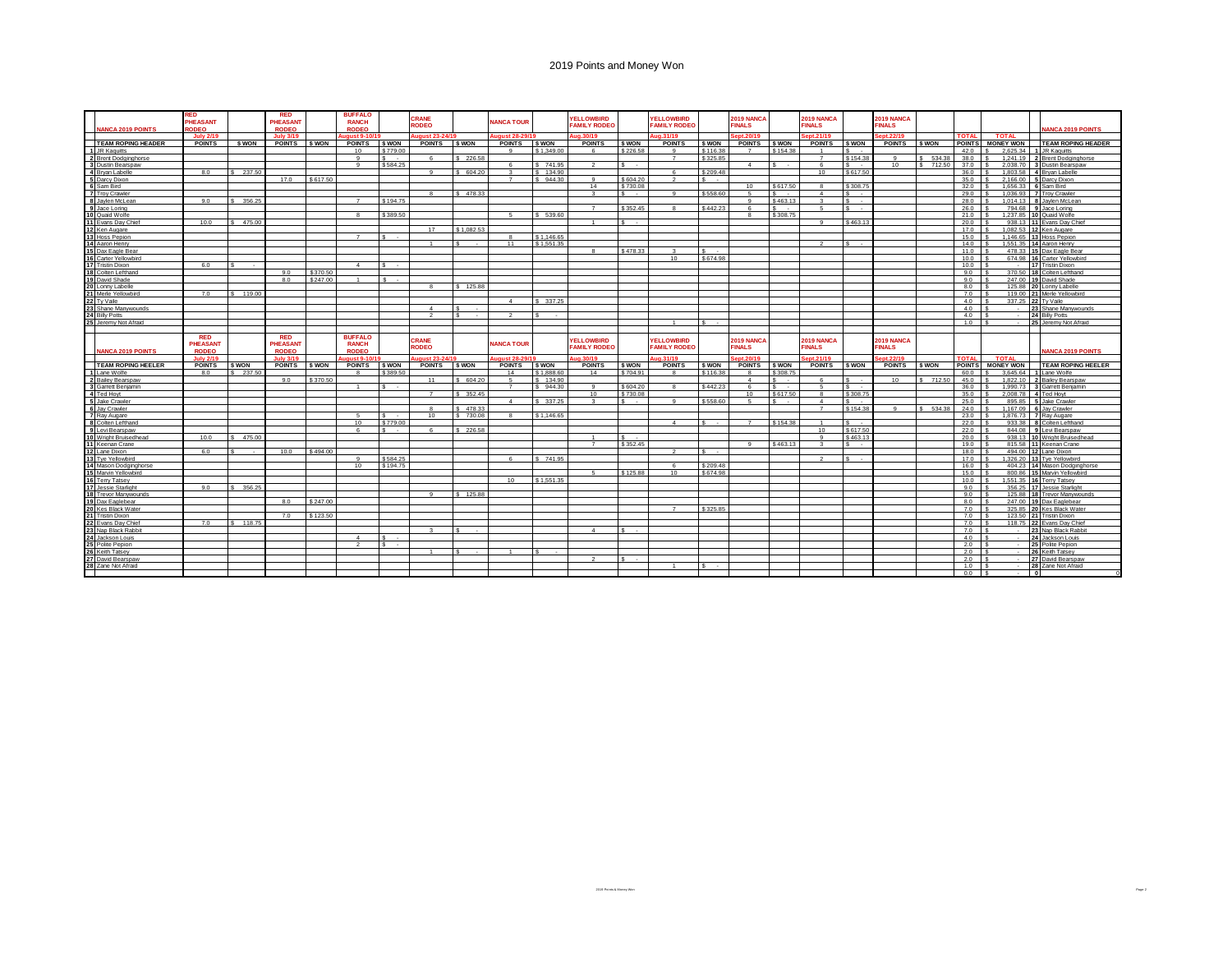|                 | <b>JANCA 2019 POINTS</b>              | RED<br>PHEASANT<br>RODEO              |          | <b>RED</b><br>PHEASANT<br><b>RODEO</b> |                     | <b>BUFFALO</b><br><b>RANCH</b><br>RODEO        |                       | CRANE<br><b>RODEO</b>      |              | <b>JANCA TOUR</b> |                  | <b>YELLOWBIRD</b><br><b>FAMILY RODEO</b> |                                        | <b>YELLOWBIRD</b><br><b>FAMILY RODEO</b> |              | 2019 NANCA<br><b>FINALS</b> |                  | 2019 NANCA<br><b>FINALS</b> |                                    | <b>2019 NANCA</b><br><b>FINALS</b> |                      |               |                      | <b>ANCA 2019 POINTS</b>                         |
|-----------------|---------------------------------------|---------------------------------------|----------|----------------------------------------|---------------------|------------------------------------------------|-----------------------|----------------------------|--------------|-------------------|------------------|------------------------------------------|----------------------------------------|------------------------------------------|--------------|-----------------------------|------------------|-----------------------------|------------------------------------|------------------------------------|----------------------|---------------|----------------------|-------------------------------------------------|
|                 |                                       | <b>July 2/19</b>                      |          | <b>July 3/19</b>                       |                     | $30st$ 9-10                                    |                       | aust 23-24/1               |              | aust 28-29        |                  | a.30/19                                  |                                        | a.31/19                                  |              | ont 20/19                   |                  | nt.21/19                    |                                    | pt.22/19                           |                      | <b>TOTAL</b>  | <b>TOTAL</b>         |                                                 |
|                 | <b>LADIES BARREL RACING</b>           | <b>POINTS</b>                         | \$ WON   | <b>POINTS</b>                          | \$ WON              | <b>POINTS</b>                                  | \$ WON                | <b>POINTS</b>              | \$ WON       | <b>POINTS</b>     | \$ WON           | <b>POINTS</b>                            | <b>S WON</b>                           | <b>POINTS</b>                            | \$ WON       | <b>POINTS</b>               | \$ WON           | <b>POINTS</b>               | <b>\$WON</b>                       | <b>POINTS</b>                      | <b>S WON</b>         | POINT!        | <b>MONEY WON</b>     | <b>LADIES BARREL RACING</b>                     |
|                 | Sonya Dodginghorse                    |                                       |          | 10.0                                   | \$456.00            |                                                | \$427.50              | 10                         | \$ 551.00    | 10 <sup>1</sup>   | \$1.239.75       | 10                                       | \$475.0                                |                                          | \$118.7      |                             | \$441.75         | 10                          | \$589.00                           | 10                                 | 684.0                | 85.0          | 4.982.75             | Sonya Dodginghorse                              |
|                 | 2 Chevenne Blackwater                 | 80                                    | \$237.50 | 90                                     | \$342.00            | 10 <sub>1</sub>                                | \$570.00              | $\overline{2}$             | $\sim$       |                   | \$ 812.25        | $\overline{7}$                           | \$118.75                               |                                          |              | 10 <sub>1</sub>             | \$589.00         | $\alpha$                    | S 441 75                           | $\alpha$                           | \$513.0              | 72.0          | 3.624.25             | 2 Chevenne Blackwater                           |
| $\mathbf{R}$    | Paige Shade                           |                                       |          |                                        |                     |                                                | \$142.50              | -8                         | \$ 275.50    |                   | \$ 384.75        | $\mathbf{A}$                             | $\sim$                                 | 10                                       | \$475.00     |                             | \$147.25         | 6                           | $S - 1$                            |                                    | \$ 171.00            | 54.0          | 1,596.00             | Paige Shade                                     |
|                 | Chase Creighton                       |                                       |          |                                        |                     |                                                | \$285.00              | $\mathbf{q}$               | \$413.25     |                   | \$1.026.00       | $\alpha$                                 | \$356.25                               | $\overline{9}$                           | \$356.25     |                             |                  |                             |                                    |                                    |                      | 44.0          | 2.436.75             | Chase Creighton                                 |
|                 | Cammie Fox                            | 9.0                                   | 356.25   | 5.0                                    | $\sim$              |                                                | $\sim$                |                            |              |                   |                  |                                          |                                        | $\sim$                                   |              |                             | $\sim$           |                             | $\epsilon$                         |                                    |                      | 38.0          | 356.25               | Cammie Fox                                      |
|                 | 6 Cavda Dodginghorse                  |                                       |          |                                        |                     | $\mathbf{g}$                                   | $\sim$                | $\epsilon$                 | $\sim$       | $\overline{z}$    | \$ 598.50        |                                          |                                        |                                          |              | $\mathbb{R}$                | $\sim$           | $\overline{7}$              | \$147.25                           | $\epsilon$                         |                      | 37.0          | 745.75               | 6 Cavda Dodginghorse                            |
|                 | 7 PJ Fox                              | 7.0                                   | 118,75   | 6.0                                    | $\sim$ 100 $\mu$    |                                                |                       |                            |              |                   |                  |                                          | $s -$                                  |                                          |              |                             |                  |                             | $\mathbf{s}$<br>$\sim$             |                                    | 342.00<br>$\epsilon$ | 23.0          | 460.75               | 7 PJ Fox                                        |
| $\mathbf{a}$    | Colleen Crawler                       |                                       |          |                                        |                     |                                                |                       | 5 <sup>1</sup>             | $\sim$       |                   |                  |                                          | \$237.50                               | $\sim$                                   | $\sim$       |                             |                  |                             |                                    | -6                                 |                      | 22.0          | 237.50               | Colleen Crawler                                 |
| $\alpha$        | Greta Gustafson                       | 10.0                                  | 475.00   | <b>70</b>                              | \$114.00            |                                                |                       |                            |              |                   |                  |                                          |                                        |                                          |              |                             |                  |                             |                                    |                                    |                      | 17.0          | 589.00               | Greta Gustafson                                 |
|                 | 10 Brandi Onespo                      | 3.0                                   | $\sim$   | 10                                     | $\sim$              |                                                | $\epsilon$<br>$\sim$  |                            |              |                   |                  |                                          |                                        |                                          |              | $\circ$                     | \$294.50         |                             | l s                                |                                    |                      | 170           | 294.50               | 10 Brandi Onespo                                |
|                 | Sharlee Scout                         |                                       |          |                                        |                     |                                                |                       | $\overline{7}$             | \$ 137.75    |                   | $\sim$           |                                          | $s - 1$                                |                                          | e.           |                             |                  |                             |                                    |                                    |                      | 16.0          | 137.75               | 11 Sharlee Scout                                |
|                 | Janae Devine                          | 6.0                                   | $\sim$   | 8.0                                    | \$228.00            |                                                |                       |                            |              |                   |                  |                                          |                                        |                                          |              |                             |                  |                             |                                    |                                    |                      | 14.0          | 228.00               | 12 Janae Devine                                 |
|                 | Fallyn Creighton                      |                                       |          |                                        |                     | $\overline{A}$                                 | $\sim$                |                            |              |                   |                  |                                          |                                        |                                          |              |                             | $\sim$           |                             | \$294.50                           |                                    |                      | 13.0          |                      | 294.50 13 Fallyn Creighton                      |
|                 | Charmayne Pickens                     |                                       |          |                                        |                     |                                                |                       |                            |              |                   |                  |                                          | $\epsilon$<br>$\sim$                   | $\circ$                                  | \$237.50     |                             |                  |                             |                                    |                                    |                      | 13.0          | 237.50               | 14 Charmavne Picken                             |
|                 | Carly Day Chief                       | 4.0                                   | $\sim$   | 4.0                                    | $\sim$              |                                                |                       |                            |              |                   |                  |                                          |                                        |                                          |              |                             | $\sim$<br>$\sim$ |                             |                                    |                                    |                      | 13.0          | $\sim$               | Carly Day Chief                                 |
|                 | 16 Shervl Manychiel                   |                                       |          | 30                                     | $\bullet$           |                                                |                       |                            |              |                   |                  |                                          |                                        |                                          |              |                             | l s              |                             | $\sim$                             | $\sim$                             |                      | 13.0          | $\sim$               | 16 Shervl Manychief                             |
|                 | 17 Tyressa Labelle                    |                                       |          |                                        |                     |                                                |                       |                            |              |                   |                  |                                          | $\epsilon$<br>$\overline{\phantom{a}}$ | $\epsilon$                               |              |                             |                  |                             |                                    |                                    |                      | $12.0$ \ S    | $\sim$               | 17 Tyressa Labelle                              |
|                 | 18 Kavla Ward                         |                                       |          | 2.0                                    | ÷<br>$\sim$         |                                                |                       |                            |              |                   |                  |                                          | $\sim$<br>$\sim$                       | $\overline{a}$                           | $\sim$       |                             | l s              |                             |                                    |                                    |                      | 11.0          | $\sim$               | 18 Kavla Ward                                   |
|                 | 19 Traci Creighton                    |                                       |          |                                        |                     |                                                |                       | $\sim$                     | $\sim$       |                   |                  |                                          |                                        |                                          | e.           |                             |                  | $\overline{2}$              | $\sim$<br>$\overline{\phantom{a}}$ |                                    |                      | 8.0           | $\bullet$<br>$\sim$  | 19 Traci Creighton                              |
|                 | 20 Tristin Bull                       |                                       |          |                                        |                     |                                                | $\bullet$             |                            |              |                   |                  |                                          |                                        |                                          |              |                             |                  |                             |                                    |                                    |                      | 6.0           | $\sim$               | Tristin Bull                                    |
|                 | Lita Crawler                          |                                       |          |                                        |                     |                                                |                       |                            |              | Б.                | \$ 213.75        |                                          |                                        |                                          |              |                             |                  |                             |                                    |                                    |                      | 5.0           | 213.75<br>ंद         | 21 Lita Crawler                                 |
| 22              | Cee Littlelight                       | 5.0                                   | $\sim$   |                                        |                     |                                                |                       |                            |              |                   |                  |                                          |                                        |                                          |              |                             |                  |                             |                                    |                                    |                      | 5.0           | $\sim$               | Cee Littlelight                                 |
|                 | Coral Crowchild                       | 2.0                                   | $\sim$   |                                        |                     |                                                |                       | $\mathbf{R}$               | $\sim$       |                   |                  |                                          |                                        |                                          |              |                             |                  |                             |                                    |                                    |                      | 5.0           | $\sim$               | Coral Crowchild                                 |
|                 | <b>Brittany Bird</b>                  |                                       |          |                                        |                     |                                                |                       |                            |              |                   |                  |                                          |                                        |                                          |              |                             |                  |                             |                                    |                                    |                      | 4.0           | $\sim$               | 4 Brittany Bird                                 |
|                 | <b>Tracy Duck Chief</b>               | 1.0                                   |          |                                        |                     |                                                |                       |                            |              |                   |                  |                                          |                                        |                                          |              |                             |                  |                             |                                    |                                    |                      | 1.0<br>1.0    | $\epsilon$<br>$\sim$ | 25 Tracy Duck Chief                             |
|                 | Anessa Big Snake                      |                                       |          |                                        |                     |                                                | $\epsilon$<br>$\sim$  |                            |              |                   |                  |                                          |                                        |                                          |              |                             |                  |                             |                                    |                                    |                      |               | $\sim$               |                                                 |
|                 |                                       |                                       |          |                                        |                     |                                                |                       |                            |              |                   |                  |                                          |                                        |                                          |              |                             |                  |                             |                                    |                                    |                      |               |                      | Anessa Big Snake                                |
|                 | 27 Nevada Crane                       |                                       |          |                                        |                     |                                                |                       |                            |              |                   |                  |                                          |                                        |                                          |              |                             |                  |                             |                                    |                                    |                      | 1.0           | $\bullet$            | 27 Nevada Crane                                 |
|                 |                                       |                                       |          |                                        |                     |                                                |                       |                            |              |                   |                  |                                          |                                        |                                          |              |                             |                  |                             |                                    |                                    |                      | 0.0           | $\sim$<br>$\sim$     |                                                 |
|                 | <b>IANCA 2019 POINTS</b>              | <b>RED</b><br><b>PHEASANT</b><br>ODEO |          | <b>RED</b><br>PHEASANT<br><b>RODEO</b> |                     | <b>BUFFALO</b><br><b>RANCH</b><br><b>RODEO</b> |                       | CRANE<br><b>RODEO</b>      |              | <b>ANCA TOUR</b>  |                  | <b>FLLOWBIRD</b><br><b>FAMILY RODEC</b>  |                                        | <b>YELLOWBIRD</b><br><b>FAMILY RODEC</b> |              | 2019 NANCA<br><b>FINALS</b> |                  | 2019 NANCA<br><b>FINALS</b> |                                    | <b>2019 NANCA</b><br><b>INALS</b>  |                      |               |                      | <b>IANCA 2019 POINTS</b>                        |
|                 |                                       | <b>July 2/19</b>                      |          | <b>July 3/19</b>                       |                     | $must 9-10$                                    |                       | qust 23-24/19              |              | igust 28-29       |                  | 0.30/19                                  |                                        | 10.31/19                                 |              | cont 20/19                  |                  | ent.21/19                   |                                    | nt.22/19                           |                      | <b>TOTAL</b>  | <b>TOTAL</b>         |                                                 |
|                 | <b>LADIES BREAKAWAY</b>               | <b>POINTS</b>                         | S WON    | <b>POINTS</b>                          | \$ WON              | <b>POINTS</b>                                  | \$ WON                | <b>POINTS</b>              | <b>S WON</b> | <b>POINTS</b>     | \$ WON           | <b>POINTS</b>                            | <b>S WON</b>                           | <b>POINTS</b>                            | <b>S WON</b> | <b>POINTS</b>               | <b>S WON</b>     | <b>POINTS</b>               | <b>S WON</b>                       | <b>POINTS</b>                      | <b>S WON</b>         | <b>POINTS</b> | <b>MONEY WON</b>     | <b>LADIES BREAKAWAY</b>                         |
|                 | ammie Fox                             | 9.0                                   | \$356.25 | 10.0                                   | \$475.00            | $\overline{7}$                                 | \$118.75<br>$\bullet$ |                            |              |                   |                  |                                          |                                        | $\alpha$                                 | \$299.25     | 10                          | \$617.50         |                             |                                    | 10                                 | \$712.50             | 55.0          | 2.579.25             | Cammie Fox                                      |
| $\overline{2}$  | Bailey Bruisedhead                    | 10.0                                  | 475.00   | 5.0                                    | $\sim$              |                                                |                       | $\overline{ }$<br>$\Omega$ | \$114.00     |                   |                  | $\overline{z}$                           | \$114.00                               | 10                                       | \$399.00     |                             |                  |                             |                                    | $\Omega$                           |                      | 44.0          | 1.102.00             | Bailey Bruisedhead                              |
|                 | Kristie Ward                          |                                       |          |                                        |                     |                                                |                       |                            | \$ 342.00    |                   |                  | 10                                       | \$456.00                               |                                          |              |                             |                  | $\mathbf{A}$                | $\sim$                             |                                    | 534.3                | 32.0          | 1.332.38             | Kristie Ward                                    |
|                 | Cee Littlelight                       |                                       |          |                                        | $\bullet$<br>$\sim$ | 10                                             | \$475.00              |                            |              |                   |                  | -5<br>$\alpha$                           | $s -$                                  |                                          |              | $\Omega$                    |                  | 10<br>$\epsilon$            | \$617.50                           | -5                                 |                      | 30.0          | 1.092.50             | Cee Littlelight                                 |
|                 | Brandi Onespo                         |                                       |          | 4.0                                    |                     |                                                |                       |                            |              |                   |                  |                                          | \$342.00                               |                                          |              |                             | \$463.13         | $\overline{z}$              | $S - 1$                            |                                    |                      | 28.0          | 805.13               | Brandi Onespo                                   |
|                 | Colleen Crawler                       |                                       |          |                                        |                     |                                                |                       |                            |              |                   | \$1.071.60       |                                          | $\sim$<br>$\overline{\phantom{a}}$     |                                          |              |                             |                  | $\Omega$                    | \$154.38                           | $\overline{z}$                     |                      | 26.0          | 1.225.98             | Colleen Crawler                                 |
|                 | Aimee Rose Dixon                      |                                       |          |                                        |                     | $\Omega$                                       |                       |                            |              | $\overline{7}$    |                  |                                          |                                        |                                          |              |                             |                  |                             | \$463.13                           |                                    | \$ 178.1             | 25.0          | 641.26               | 7 Aimee Rose Dixon                              |
| $\mathbf{a}$    | Chase Creighton                       |                                       |          | 80                                     | \$237.50            |                                                | \$356.25              | 8                          | \$ 228.00    |                   | 625.10<br>401.85 |                                          | $\epsilon$                             |                                          |              |                             |                  |                             | \$ 308.75                          |                                    |                      | 24.0          | 1.209.35             | 8 Chase Creighton                               |
|                 | 9 Charmavne Pickens                   |                                       |          |                                        |                     |                                                |                       |                            |              |                   |                  |                                          | $\epsilon$                             |                                          |              |                             |                  |                             |                                    |                                    |                      | 24.0          | 948.10               | 9 Charmavne Pickens                             |
|                 | 10 PJ Fox                             |                                       |          | 9.0                                    | \$356.25            |                                                | \$237.50              |                            |              |                   |                  |                                          |                                        | $\Omega$                                 |              |                             |                  |                             |                                    | $\boldsymbol{\Lambda}$             |                      | 23.0          | 593.75               | 10 PJ Fox                                       |
| 12 <sup>1</sup> | 11 Kelsey Pepion                      |                                       |          |                                        |                     |                                                | $\sim$                |                            |              |                   | 223.25           | $\mathbf{A}$                             |                                        | $\overline{z}$                           | \$199.50     |                             |                  |                             |                                    |                                    |                      | 23.0          |                      | 422.75 11 Kelsey Pepion                         |
|                 | Sherris McArthur                      |                                       |          | 70                                     | \$118.75            |                                                | $\bullet$             | $\sim$                     |              |                   |                  |                                          |                                        |                                          | \$99.75      |                             |                  |                             |                                    |                                    | \$ 356.25            | 19.0<br>16.0  | 118.75               | 456.00 12 Sherris McArthur                      |
|                 | 13 Tammy Dodginghorse                 | 8.0                                   | 237.50   | 6.0                                    | $\sim$              |                                                |                       |                            |              |                   |                  |                                          |                                        |                                          |              |                             |                  |                             |                                    |                                    |                      | 15.0          |                      | 13 Tammy Dodginghors                            |
|                 | 14 Dovelyn Bruisedhead<br>Raven Shade |                                       |          |                                        |                     |                                                |                       |                            |              | $\mathbf{A}$      |                  |                                          |                                        |                                          |              |                             |                  | $\sqrt{2}$                  | $\sim$                             |                                    |                      | 15.0          | $\sim$               | 237.50 14 Dovelyn Bruisedhead                   |
|                 | 16 Rayne Bruisedhead                  |                                       |          |                                        |                     |                                                |                       |                            |              | 10 <sup>1</sup>   | \$1,294.85       |                                          |                                        |                                          |              |                             |                  |                             |                                    |                                    |                      | 10.0          |                      | 15 Raven Shade<br>1.294.85 16 Rayne Bruisedhead |
|                 | 17 Kavla Ward                         |                                       |          |                                        |                     |                                                |                       | 10 <sup>10</sup>           | \$456.00     |                   |                  |                                          |                                        |                                          |              |                             |                  |                             |                                    |                                    |                      | 10.0          | 456.00               |                                                 |
| 18              | <b>Brittany Bird</b>                  |                                       |          |                                        |                     |                                                |                       |                            |              |                   | 848.35           |                                          |                                        |                                          |              |                             |                  |                             |                                    |                                    |                      | 8.0           | 848.35               | 17 Kayla Ward<br>18 Brittany Bird               |
|                 |                                       |                                       |          |                                        |                     |                                                |                       |                            |              |                   |                  |                                          | \$228.00                               |                                          |              |                             |                  |                             |                                    |                                    |                      | 8.0           | 228.00               | 19 Shannon Soor                                 |
|                 | Shannon Soop<br>20 Chase Creighton    |                                       |          |                                        |                     |                                                |                       |                            |              | $\rightarrow$     | 625.10           |                                          |                                        |                                          |              |                             |                  |                             |                                    |                                    |                      | 7.0           | 625.10               | Chase Creighton<br>יו                           |
|                 | Katelin Conway                        |                                       |          |                                        |                     |                                                |                       |                            |              |                   |                  |                                          |                                        |                                          |              |                             |                  |                             |                                    |                                    |                      | 20            | $\sim$               | 21 Katelin Conway                               |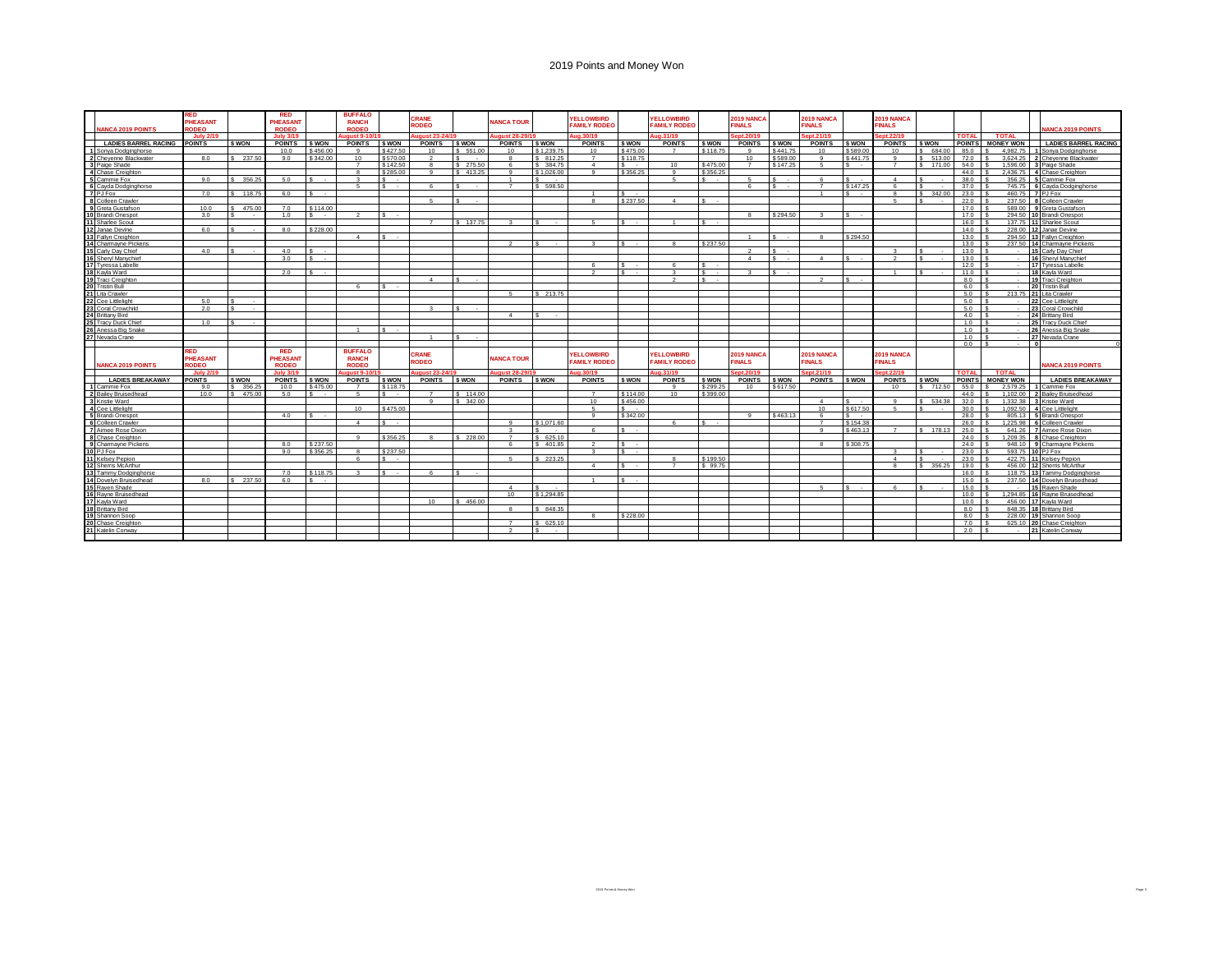| <b>JANCA 2019 POINTS</b>                   | RED<br><b>PHEASANT</b><br>RODEO              |           | <b>RED</b><br>PHEASANT<br><b>RODEO</b> |                            | <b>BUFFALO</b><br><b>RANCH</b><br><b>RODEO</b> |                    | CRANE<br>RODEO         |                    | <b>JANCA TOUR</b>                |                         | <b>YELLOWBIRD</b><br><b>FAMILY RODEO</b> |                   | <b>YELLOWBIRD</b><br><b>FAMILY RODEC</b> |                    | 2019 NANCA<br><b>FINALS</b>             |              | 2019 NANCA<br><b>FINALS</b> |                    | 2019 NANCA<br><b>FINALS</b>   |              |                       |                              |                          | <b>IANCA 2019 POINTS</b>                  |
|--------------------------------------------|----------------------------------------------|-----------|----------------------------------------|----------------------------|------------------------------------------------|--------------------|------------------------|--------------------|----------------------------------|-------------------------|------------------------------------------|-------------------|------------------------------------------|--------------------|-----------------------------------------|--------------|-----------------------------|--------------------|-------------------------------|--------------|-----------------------|------------------------------|--------------------------|-------------------------------------------|
|                                            | <b>July 2/1</b>                              |           | <b>July 3/19</b>                       |                            | met 9.4                                        |                    |                        |                    | uiet 28                          |                         | in 30/11                                 |                   | a 31/19                                  |                    |                                         |              | int 21/1                    |                    | nt 22/                        |              | <b>TOTAL</b>          | <b>TOTAL</b>                 |                          |                                           |
| <b>SR. BREAKAWAY</b><br>1 Troy Crawler     | <b>POINTS</b>                                | \$ WON    | <b>POINTS</b>                          | \$ WON                     | <b>POINTS</b><br>10 <sup>1</sup>               | \$ WON<br>\$288.80 | <b>POINTS</b>          | \$ WON<br>\$111.15 | <b>POINTS</b><br>10 <sup>1</sup> | \$ WON<br>\$1,205.3     | <b>POINTS</b><br>10                      | \$ WON<br>\$393.3 | <b>POINTS</b><br>10 <sup>1</sup>         | \$ WON<br>\$366.70 | <b>POINTS</b><br>$\boldsymbol{\Lambda}$ | \$ WON<br>e. | <b>POINTS</b><br>10         | \$ WON<br>\$617.50 | <b>POINTS</b><br>$\mathbf{A}$ | <b>S WON</b> | <b>POINTS</b><br>65.0 | <b>MONEY WON</b><br>2.982.76 | $\overline{1}$           | <b>SR. BREAKAWAY</b><br>Troy Crawler      |
| 2 Darcy Dixon                              | 10.0                                         | 342.00    | -6                                     | $\overline{\mathcal{S}}$ . |                                                |                    |                        |                    |                                  | \$789.69                | $\epsilon$                               | $\epsilon$ .      |                                          |                    | $\rightarrow$                           | \$154.38     | -6                          | $\epsilon$         |                               |              | 42.0                  | 1.286.07                     | $\overline{\phantom{a}}$ | Darcy Dixon                               |
| Merle Yellowbird                           | 7.0                                          | 85.50     |                                        | \$136.80                   |                                                |                    |                        |                    |                                  |                         |                                          |                   |                                          |                    | 10 <sup>1</sup>                         | \$617.50     | $\overline{7}$              | \$154.38           | $\alpha$                      | \$534.3      | 41.0                  | 1.528.56                     | $\overline{\mathbf{z}}$  | Merle Yellowbird                          |
| Art Wildman                                |                                              |           |                                        |                            |                                                | \$72.20            | 10                     | \$444.60           |                                  |                         | $\Omega$                                 | \$294.98          |                                          |                    |                                         |              | $\overline{4}$              | $\epsilon$         |                               | 356.2        | 39.0                  | 1.168.03                     | $\overline{a}$           | Art Wildman                               |
| 5 Darrell Crowchild                        |                                              |           |                                        |                            |                                                | \$216.60           | 8.5                    | 277.88             |                                  |                         |                                          | \$98.33           |                                          |                    |                                         |              |                             |                    |                               |              | 33.5                  | 592.81                       | E                        | Darrell Crowchild                         |
| 6 Ray Augare                               |                                              |           |                                        |                            |                                                | \$144.40           | $\boldsymbol{\Lambda}$ |                    |                                  |                         |                                          |                   |                                          |                    |                                         |              |                             | \$308.75           | $\epsilon$                    |              | 31.0                  | 453.15                       | $\overline{\mathbf{r}}$  | Ray Augare                                |
| 7 Ken Augare                               | 9.0                                          | \$ 256,50 | $\alpha$                               | \$205.20                   |                                                |                    | -5                     | $\sim$             |                                  | \$997.50                | 5                                        |                   |                                          |                    |                                         |              | $\alpha$                    | \$463.13           | 10                            | 712.50       | 29.0                  | 1.175.63<br>1.459.20         | -8                       | 7 Ken Augare                              |
| 8 Evans DayChie<br>9 Dennis Ward           |                                              |           |                                        |                            |                                                |                    | 8.5                    | \$ 277.88          |                                  |                         |                                          |                   |                                          |                    |                                         |              | $\sim$                      | $\bullet$          | $\overline{ }$                | 178.13       | 27.0<br>26.5          | 456.01                       |                          | Evans DayChie<br>9 Dennis Ward            |
| 10 Keith Tatsev                            |                                              |           |                                        |                            |                                                |                    |                        |                    |                                  |                         |                                          |                   |                                          | \$183.35           |                                         | \$463.13     |                             |                    |                               |              | 17.0                  | 646.48                       |                          | 10 Keith Tatsey                           |
| Keith Johnson                              | 8.0                                          | 171.00    |                                        |                            |                                                |                    |                        |                    |                                  |                         |                                          |                   |                                          |                    |                                         | \$308.75     |                             |                    |                               |              | 16.0                  | 479.75                       |                          | 11 Keith Johnson                          |
| Marvin Bigstony                            |                                              |           |                                        |                            |                                                |                    |                        |                    |                                  |                         |                                          | \$196.65          |                                          |                    |                                         |              |                             |                    |                               |              | 16.0                  | 196.65                       |                          | 12 Marvin Bigston                         |
| Rudy McLean                                |                                              |           | $\overline{z}$                         | $R$ $RR$ $AT$              |                                                |                    |                        |                    |                                  |                         |                                          |                   |                                          |                    |                                         |              | $\mathbf{r}$                | $\epsilon$         |                               |              | 12.0                  | 68.40                        |                          | 13 Rudy McLean                            |
| Lawrence Crawler                           |                                              |           |                                        |                            |                                                |                    |                        |                    |                                  |                         | $\overline{A}$                           | $\epsilon$        |                                          |                    |                                         |              |                             |                    | $\epsilon$                    |              | 11.0                  | $\sim$                       |                          | 14 Lawrence Crawler                       |
| 5 Robert Bruisedhead                       |                                              |           | 10                                     | \$273.60                   |                                                |                    |                        |                    |                                  |                         |                                          |                   | $\sim$                                   |                    |                                         |              |                             |                    |                               |              | 10.0                  | 273.60                       |                          | 15 Robert Bruisedhead                     |
| 16 Carver Salter<br>17                     |                                              |           |                                        |                            |                                                |                    | $\kappa$               |                    |                                  |                         |                                          |                   |                                          | \$275.03           |                                         |              |                             |                    |                               |              | 9.0<br>8.0            | 275.03<br>$\sim$             |                          | 16 Carver Salter                          |
| Jordan Bruisedhead<br>18 Gus Vaile         |                                              |           |                                        |                            |                                                |                    |                        |                    |                                  | 5 581.8                 |                                          |                   |                                          |                    |                                         |              |                             |                    |                               |              | 7.0                   | 581.88                       |                          | 17 Jordan Bruisedhead<br>18 Gus Vaile     |
| Walter Janvier                             |                                              |           | -6                                     |                            |                                                |                    |                        |                    |                                  |                         |                                          |                   |                                          |                    |                                         |              |                             |                    |                               |              | 6.0                   | $\sim$                       |                          | Walter Janvier                            |
| 10 Allan Bruisedhead                       |                                              |           |                                        |                            |                                                |                    | $\mathbf{R}$           |                    |                                  |                         |                                          |                   |                                          |                    |                                         |              |                             |                    |                               |              | 3.0                   |                              |                          | 20 Allan Bruisedhead                      |
| 21 Greg Two Young Men                      |                                              |           |                                        |                            |                                                |                    |                        |                    |                                  |                         |                                          |                   |                                          |                    |                                         |              |                             |                    |                               |              | 3.0                   |                              |                          | 21 Greg Two Young Men                     |
|                                            |                                              |           |                                        |                            |                                                |                    |                        |                    |                                  |                         |                                          |                   |                                          |                    |                                         |              |                             |                    |                               |              |                       |                              |                          |                                           |
| <b>IANCA 2019 POINTS</b>                   | <b>RED</b><br><b>PHEASANT</b><br><b>ODEO</b> |           | <b>RED</b><br>PHEASANT<br><b>RODEO</b> |                            | <b>BUFFALO</b><br><b>RANCH</b><br><b>RODEO</b> |                    | CRANE<br>RODEO         |                    | <b>JANCA TOUR</b>                |                         | <b>YELLOWBIRD</b><br><b>FAMILY RODEO</b> |                   | <b>YELLOWBIRD</b><br><b>FAMILY RODEC</b> |                    | 2019 NANCA<br><b>INALS</b>              |              | 2019 NANCA<br><b>FINALS</b> |                    | 2019 NANCA<br><b>INALS</b>    |              |                       |                              |                          | <b>NANCA 2019 POINTS</b>                  |
|                                            | <b>July 2/19</b>                             |           | <b>July 3/19</b>                       |                            | aust 9-10/                                     |                    | qust 23-24/19          |                    | aust 28-2                        |                         | <b>0 30/19</b>                           |                   | 1.31/19                                  |                    | nt.20/19                                |              | nt.21/19                    |                    | pt.22/19                      |              | <b>TOTAL</b>          | <b>TOTAL</b>                 |                          |                                           |
| <b>SR. TEAM ROPING HEADER</b>              | <b>POINTS</b>                                | \$ WON    | <b>POINTS</b>                          | <b>SWON</b>                | <b>POINTS</b>                                  | \$ WON             | <b>POINTS</b>          | \$ WON             | <b>POINTS</b>                    | <b>S WON</b>            | <b>POINTS</b>                            | <b>S WON</b>      | <b>POINTS</b>                            | S WON              | <b>POINTS</b>                           | <b>S WON</b> | <b>POINTS</b>               | <b>S WON</b>       | <b>POINTS</b>                 | <b>S WON</b> | <b>POINTS</b>         | <b>MONEY WON</b>             |                          | <b>SR. TEAM ROPING HEADER</b>             |
| <b>I</b> Darcy Dixon                       | 10.0                                         | 233.70    |                                        |                            |                                                | \$184.30           |                        | 423.23             |                                  |                         |                                          |                   |                                          |                    |                                         | \$133.00     | $\alpha$                    | \$399.00           | 10                            | \$627.00     | 61.0                  | 2.000.23<br>$\epsilon$       |                          | 1 Darcy Dixon                             |
| 2 Ken Augare                               |                                              |           |                                        |                            | 10                                             | \$368.60           |                        |                    | $\boldsymbol{\Lambda}$           |                         | $\overline{z}$                           | \$124.93          |                                          | \$354.83           | 10                                      | \$532.00     |                             |                    | $\alpha$                      | 470.25       | 49.0                  | 1.850.61                     | $\overline{\phantom{a}}$ | Ken Augare                                |
| 3 Hoss Pepion                              |                                              |           |                                        |                            |                                                | \$276.45           |                        |                    |                                  |                         | 12                                       | \$37478           | $\overline{7}$                           | \$118.28           | 8                                       | \$266.00     |                             |                    | $\mathbf{R}$                  | 313.50       | 44.0                  | 1,349.01                     |                          | <b>Hoss Pepion</b>                        |
| 4 Dave Shade                               |                                              |           | 10                                     | \$247.00<br>\$185.2        |                                                | \$92.15<br>÷       |                        | \$282.15           |                                  |                         |                                          |                   | -8                                       | \$236.55           | $\Omega$                                | \$399.00     |                             |                    |                               |              | 44.0                  | 1.256.85                     | $\overline{a}$           | Dave Shade                                |
| 4 Merle Yellowbird<br><b>Troy Crawler</b>  |                                              |           | $\mathbf{q}$                           |                            | $\overline{a}$                                 |                    | $\overline{7}$         | \$141.08           | 18                               | \$ 631.75<br>\$2.166.01 | $\mathbf{R}$                             | \$249.85          | 10                                       | \$473.10           |                                         |              | -8                          | \$266.00           |                               |              | 41.0<br>36.0          | 1.224.08<br>2.888.96         | $\boldsymbol{4}$<br>5    | Merle Yellowbir<br><b>Troy Crawler</b>    |
| <b>6</b> Marvin Yellowhorn                 |                                              |           |                                        |                            |                                                |                    | 5 <sup>2</sup>         |                    |                                  |                         |                                          |                   |                                          |                    | $\epsilon$                              |              | $\overline{7}$              | \$133.00           |                               |              | 27.0                  | 133.00                       |                          | 6 Marvin Yellowhorn                       |
| 7 Hank Shade                               |                                              |           |                                        |                            |                                                |                    |                        |                    |                                  | \$406.1                 |                                          |                   |                                          |                    |                                         |              | 10 <sub>1</sub>             | \$532.00           |                               |              | 26.0                  | 938.13                       |                          | 7 Hank Shade                              |
| Sam Bird                                   |                                              |           |                                        |                            |                                                |                    |                        |                    |                                  | \$1.083f                | 15                                       | \$499.70          |                                          |                    |                                         |              |                             |                    |                               |              | 24.0                  | 1.582.70                     |                          | Sam Bird                                  |
| Dennis Ward                                |                                              |           |                                        |                            |                                                |                    |                        |                    |                                  |                         |                                          |                   |                                          |                    |                                         |              | $\epsilon$                  | $\epsilon$         | $\overline{z}$                | \$ 156.7     | 19.0                  | 156.75                       |                          | Dennis Ward                               |
| Rudy McLean                                | 9.0                                          | \$ 175.28 |                                        |                            |                                                |                    |                        |                    |                                  |                         |                                          |                   |                                          | $\sim$             |                                         |              |                             |                    |                               |              | 12.0                  | 175.28                       |                          | 10 Rudy McLean                            |
| 1 Wright Bruisedhead                       |                                              |           |                                        |                            |                                                |                    |                        |                    |                                  |                         |                                          |                   |                                          |                    |                                         |              |                             |                    |                               |              | 11.0                  |                              |                          | 11 Wright Bruisedhead                     |
| 12 Marvin Bigstony                         |                                              |           |                                        |                            |                                                |                    | 10                     | 564.30             |                                  | \$225.63                |                                          |                   |                                          |                    |                                         |              |                             |                    |                               |              | 10.0<br>6.0           | 564.30<br>225.63             |                          | 12 Marvin Bigstony<br>13 Hardee Skunkcap  |
| 13 Hardee Skunkcap<br>4 Grea Two Young Men |                                              |           |                                        |                            |                                                |                    |                        |                    |                                  |                         |                                          |                   |                                          |                    |                                         |              |                             |                    |                               |              | 3.0                   |                              |                          | 14 Grea Two Young Men                     |
|                                            |                                              |           |                                        |                            |                                                |                    |                        |                    |                                  |                         |                                          |                   |                                          |                    |                                         |              |                             |                    |                               |              |                       |                              |                          |                                           |
| <b>VANCA 2019 POINTS</b>                   | <b>RED</b><br>PHEASANT<br><b>RODEO</b>       |           | <b>RED</b><br>PHEASANT<br><b>RODEO</b> |                            | <b>BUFFALO</b><br><b>RANCH</b><br><b>RODEO</b> |                    | <b>CRANE</b><br>RODEO  |                    | <b>JANCA TOUR</b>                |                         | <b>ELLOWBIRD</b><br><b>FAMILY RODEO</b>  |                   | <b>YELLOWBIRD</b><br><b>FAMILY RODEC</b> |                    | <b>2019 NANCA</b><br><b>FINALS</b>      |              | 2019 NANCA<br><b>FINALS</b> |                    | 2019 NANCA<br><b>FINALS</b>   |              |                       |                              |                          | <b>IANCA 2019 POINTS</b>                  |
|                                            | <b>July 2/19</b>                             |           | <b>July 3/19</b>                       |                            | miet 9.1                                       |                    | ust 23-2               |                    | igust 28-2                       |                         | 0.30/19                                  |                   | 131/10                                   |                    | nt 20/1                                 |              | nt 21/1                     |                    | nt.22/19                      |              | <b>TOTAL</b>          | <b>TOTAL</b>                 |                          |                                           |
| <b>SR. TEAM ROPING HEELER</b>              | <b>POINTS</b>                                | \$ WON    | <b>POINTS</b>                          | <b>SWON</b>                | <b>POINTS</b>                                  | <b>S WON</b>       | <b>POINTS</b>          | \$ WON             | <b>POINTS</b>                    | \$ WON                  | POINTS                                   | \$ WON            | <b>POINTS</b>                            | \$ WON             | <b>POINTS</b>                           | \$ WON       | <b>POINTS</b>               | \$ WON             | <b>POINTS</b>                 | <b>S WON</b> | <b>POINTS</b>         | <b>MONEY WON</b>             |                          | <b>SR. TEAM ROPING HEELER</b>             |
| Marcel Saulteaux                           | 10.0                                         | \$ 233.70 |                                        |                            |                                                |                    | 17                     | \$ 705.38          |                                  |                         |                                          | $\sim$            | 13                                       | \$354.83           |                                         | \$133.00     | $\alpha$                    | \$399.0            | 10                            | \$627.0      | 76.0                  | 2.452.91                     |                          | Marcel Saulteaux                          |
| Keith Johnson                              |                                              |           | $\Omega$                               | \$185.25                   |                                                |                    | 13                     | \$141.08           |                                  | \$631.7                 |                                          | $\epsilon$ .      |                                          |                    |                                         | \$266.00     |                             |                    |                               | \$313.5      | 51.0                  | 1.537.58                     | ۰,                       | <b>Keith Johnson</b>                      |
| Marvin Yellowbird                          |                                              |           |                                        |                            |                                                | $\epsilon$         |                        |                    |                                  | \$857.3                 |                                          | \$249.85          | 10                                       | \$473.10           |                                         |              | $\rightarrow$               | \$133.00           |                               |              | 45.0                  | 1.713.33                     | $\overline{\phantom{a}}$ | Marvin Yellowbird                         |
| 4 Ray Augare                               |                                              |           |                                        |                            | 10                                             | \$368,60           |                        |                    |                                  |                         | $\Omega$                                 | \$374.78          |                                          |                    | 10                                      | \$532.00     |                             |                    | $\alpha$                      | \$470.2      | 38.0                  | 1.745.63                     |                          | Ray Augare                                |
| 5 Ted Hovt                                 |                                              |           |                                        |                            |                                                |                    |                        |                    | 12                               | \$1,083.00              | 17                                       | \$624.63          |                                          |                    |                                         |              |                             |                    |                               |              | 30.0                  | 1 707 63                     |                          | <b>Fed Hovt</b>                           |
| Art Wildmar<br>John Pickens                |                                              |           |                                        |                            | 15                                             | \$276.45           |                        |                    |                                  | 406.13                  | $\sim$                                   |                   | 11                                       |                    |                                         | \$399.00     |                             |                    |                               | 156.7        | 30.0<br>28.0          | 562.88<br>675.45             | $\overline{7}$           | Art Wildmar<br>John Pickens               |
| 8 Evans Day Chief                          |                                              |           |                                        |                            |                                                | \$276.45           |                        |                    |                                  |                         |                                          |                   | $\overline{7}$                           | \$118.28           | Б.                                      |              |                             |                    |                               |              | 24.0                  | 394.73                       | $\mathbf{R}$             | Evans Day Chie                            |
| 9 Kelvin Fox                               |                                              |           |                                        |                            |                                                | ÷                  |                        |                    |                                  |                         |                                          |                   |                                          | \$236.55           |                                         |              | 10 <sub>1</sub>             | \$532.00           |                               |              | 20.0                  | 768.55                       | $\mathbf{q}$             | Kelvin Fox                                |
| <b>0</b> Carter Yellowbird                 |                                              |           |                                        |                            |                                                | ÷                  |                        |                    |                                  |                         |                                          |                   |                                          |                    |                                         |              |                             | \$266.00           |                               |              | 12.0                  | 266.00                       |                          | 10 Carter Yellowbird                      |
| Jessie Starlight                           | 9.0                                          | \$ 175.28 |                                        |                            |                                                |                    |                        |                    |                                  |                         |                                          |                   |                                          |                    |                                         |              |                             |                    |                               |              | 12.0                  | 175.28                       |                          | 11 Jessie Starlight                       |
| Gus Vaile                                  |                                              |           |                                        |                            |                                                |                    |                        |                    | 10 <sub>1</sub>                  | \$1,308.63              |                                          |                   |                                          |                    |                                         |              |                             |                    |                               |              | 10.0                  | 1.308.63                     |                          | 11 Gus Vaile                              |
|                                            |                                              |           |                                        |                            |                                                |                    | 10                     | \$564.30           |                                  |                         |                                          |                   |                                          |                    |                                         |              |                             |                    |                               |              | 10.0                  | 564.30                       |                          |                                           |
| 13 Robert Bruisedhead                      |                                              |           | 10                                     | \$247.00                   |                                                |                    |                        |                    |                                  |                         |                                          |                   |                                          |                    |                                         |              |                             |                    |                               |              | 10.0                  | 247.00                       |                          | 13 Robert Bruisedhead                     |
| 14 Terry Tatsey                            |                                              |           |                                        |                            |                                                |                    | $\epsilon$             |                    | $\sim$                           | \$7256                  |                                          |                   |                                          |                    |                                         |              |                             |                    |                               |              | 5.0                   | 225.63<br>$\epsilon$         |                          | 14 Terry Tatsey                           |
| 15 Gil Black Water<br>16 Merle Yellowbird  |                                              |           |                                        |                            |                                                |                    |                        |                    |                                  |                         |                                          |                   |                                          |                    |                                         |              |                             |                    |                               |              | 5.0<br>3.0            |                              |                          | 15 Gil Black Water<br>16 Merle Yellowbird |
| 17 Lawrence Crawle                         |                                              |           |                                        |                            |                                                |                    |                        |                    |                                  |                         |                                          |                   |                                          |                    |                                         |              |                             |                    |                               |              | 3.0                   |                              |                          | 17 Lawrence Crawle                        |
|                                            |                                              |           |                                        |                            |                                                |                    |                        |                    |                                  |                         |                                          |                   |                                          |                    |                                         |              |                             |                    |                               |              |                       |                              |                          |                                           |